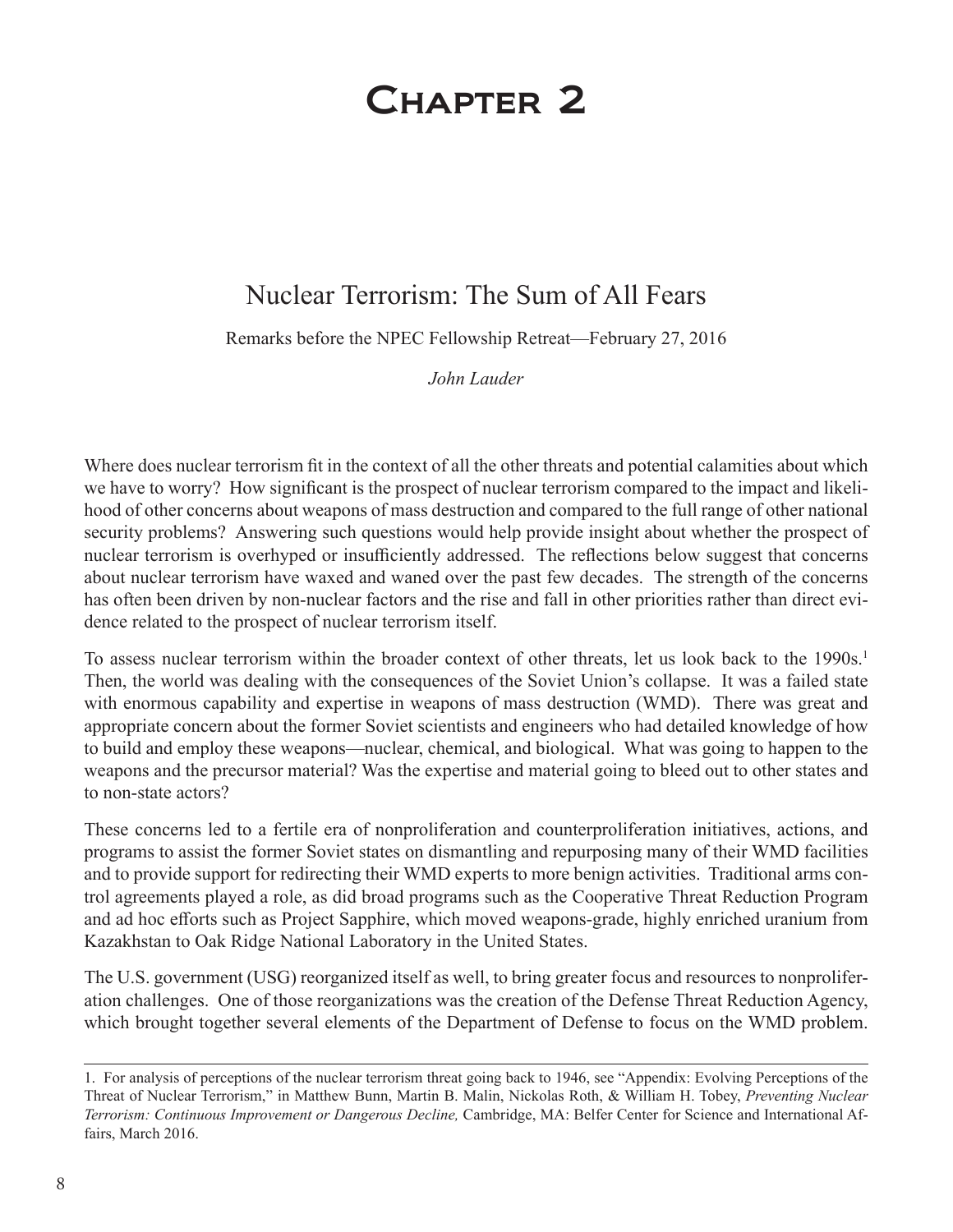Another adjustment was in the intelligence community. We created a larger nonproliferation center that brought more analysts in from across the community to focus on WMD issues, related technology, and transfer networks. One of the challenges that we confronted in the late 1990s as we implemented these reorganizations was the tremendous scope of issues for the new organizations to address. How should these organizations, and the United States government as a whole, prioritize what was on our plate?

It was a particular challenge that engaged me, as the Director of the Intelligence Community's Nonproliferation Center at the time, and equally confronted Dr. Jay Davis, who was the first director of the Defense Threat Reduction Agency. Jay and I would meet regularly to coordinate. During one of those meetings, he reminded me of the title of the 1991 Tom Clancy novel, *The Sum of All Fears*. Jay said we should rack and stack the sum of all our proliferation and WMD terrorism fears, and use that sum of our assessments to assign priorities and allocate scarce resources. This was a noble idea, but it was difficult to implement largely because the range of threats was broad and perception of the threats was affected by so many factors inside and outside the government.

At about the time Jay and I were talking about the "sum of our fears," somebody recommended to President Clinton a novel called *The Cobra Event*. The book was about a biological terrorist attack—and it had a profound effect on government priorities. The president read the book, recommended it to others in and outside the government, and asked what the government was doing to prevent such an attack.<sup>2</sup>

At about the same time, we realized that United Nations inspections after the first Gulf War had revealed that the USG had badly underestimated Iraqi biological weapons capabilities beforehand. This realization, combined with the president's interest, gave rise to a widespread understanding that the government was not paying enough attention to the prospects for the development and use of biological weapons. As a consequence, the government became very focused on biological threats as the most dangerous and likely form of WMD terrorism.

This is just one example of the external events that affect where WMD terrorism fits within national security priorities. The most dramatic were the terrorist actions on September 11, 2001 (9/11). Those attacks underscored that terrorists could create a tremendous catastrophe even without the use of WMD. At the same time, 9/11 raised the specter of ever more spectacular terrorist assaults that could possibly employ WMD.

In the wake of these concerns, there were renewed efforts to come up with the sum of all fears and prioritize the threats. One related analytical effort was the Defense Science Board (DSB) summer study of 2005 focused on Reducing Vulnerabilities to Weapons of Mass Destruction.<sup>3</sup> We were only a few years removed from 9/11, and the study aimed to examine threats across the broad range of possible WMD attacks. Those of us on the study team considered state actors' use of WMD across the full modalities of chemical, biological, radiological, and nuclear. We addressed state-sponsored terrorism and the possibility that states might use WMD against the United States in non-conventional ways, such as special operations forces introducing a weapon into a city, rather than through a missile or air strike. We also looked at the possibility of non-state actors developing a crude WMD device, especially an improvised nuclear weapon.

<sup>2.</sup> Richard Preston, *The Cobra Event*, New York: Random House, 1998. Various sources have reported on President Clinton's reading of the book and his tasking of government agencies. See, for example, pp 223-226 in Judith Miller, Stephen Engelberg, and William Broad, *Germs: Biological Weapons and America's Secret War*, New York: Simon and Schuster, 2001.

<sup>3.</sup> Defense Science Board 2005 Summer Study, *Reducing Vulnerabilities to Weapons of Mass Destruction*, Washington, DC: Office of the Undersecretary of Defense for Acquisition, Technology, and Logistics, 2007, available at *http://www.acq.osd.mil/ dsb/reports/ADA471566.pdf*.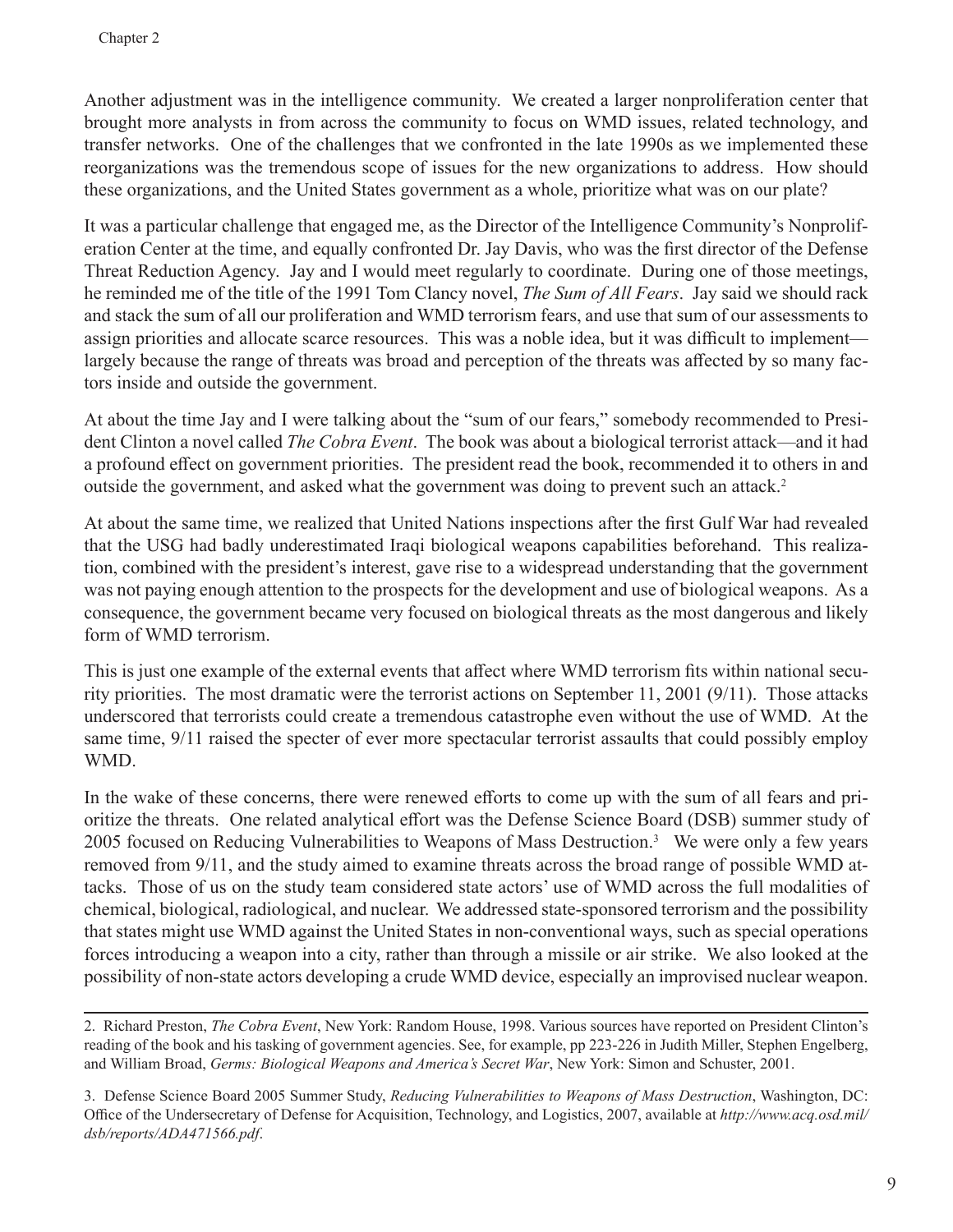The study considered not just a single use, but examined what would happen if a series of attacks took place, or attackers combined different modalities of weaponry. Though we now focus much more on cyberterrorism, even then we asked questions such as: What if there was a cyber-attack that degraded our response capabilities at the same time someone introduced a nuclear weapon into Manhattan? What if somebody exploded a nuclear weapon in lower Manhattan and claimed to have another ready to use—how do you deal with that? Or what if they explode one device in Manhattan, one in DC, and say they have two more ready to use. What are those implications?

The other aspect striking about the timing of that Defense Science Board report was that Hurricane Katrina happened at the end of that summer. One focus of the study was to assess the ability of the U.S. government to do effective and well-coordinated consequence management in the wake of a truly catastrophic event. The study team had received a number of briefings from government agencies about how federal, state, tribal, and local governments would cooperate to respond to a catastrophe; that the right resources would be requested promptly, arrive on time, and be effectively employed.

There was much skepticism on the part of the study team that the necessary operational plans were in place. The team doubted there had been sufficient exercising and detailed planning on how to work together to respond to a catastrophe—how the handoffs would occur among local first responders, state resources, federal civilian agencies, and ultimately the U.S. military if required. Unfortunately, those concerns turned out to be well-placed when the response to Katrina exposed failings in planning and preparation for dealing with a catastrophe.

We looked at nuclear terrorism in the same context. In the course of the study, we came to focus on the bookend of, on one side, prevention—how do you stop an event from happening? On the other end was consequence management—how can you prepare to mitigate and recover? Using the bookend model, we examined how to address the whole range of possible chemical, biological, radiological, and nuclear attacks. For example, how could authorities better secure the materials terrorists might be able to use, such as radiological sources in hospitals? How could the resources and planning of the public health system be improved to deal with both major epidemics and possible biological attacks?

In the most stressing cases, such as the detonation of multiple nuclear weapons by a terrorist group or state actor, the burden would be on the prevention bookend. The consequences of such an attack could overwhelm response, even if well-planned and resourced beforehand. We were particularly worried that in addition to the sheer destruction and casualties, such a catastrophic attack would fundamentally weaken the U.S. economy and undermine confidence in government. What would be the economic impact of losing the financial centers of lower Manhattan to a nuclear attack, especially if other attacks also took place or were threatened? What would be the impact on democracy as we know it?

The concern was that economic and political upheavals following a nuclear attack in the United States would be much more severe and dramatic than 9/11. The public would demand moves toward a much more authoritarian state to deal with the consequences and the possibility of further attacks. These are the types of concerns that underscored the study's analysis of the potential consequences of a nuclear terrorist attack. Such an attack may not be likely, but the consequences would be so severe that actions are required to prevent it from happening.

Now, more than a decade after the DSB study, there are reasons to believe the risk of a nuclear terrorist attack is growing. Let me cite three sets of concerns.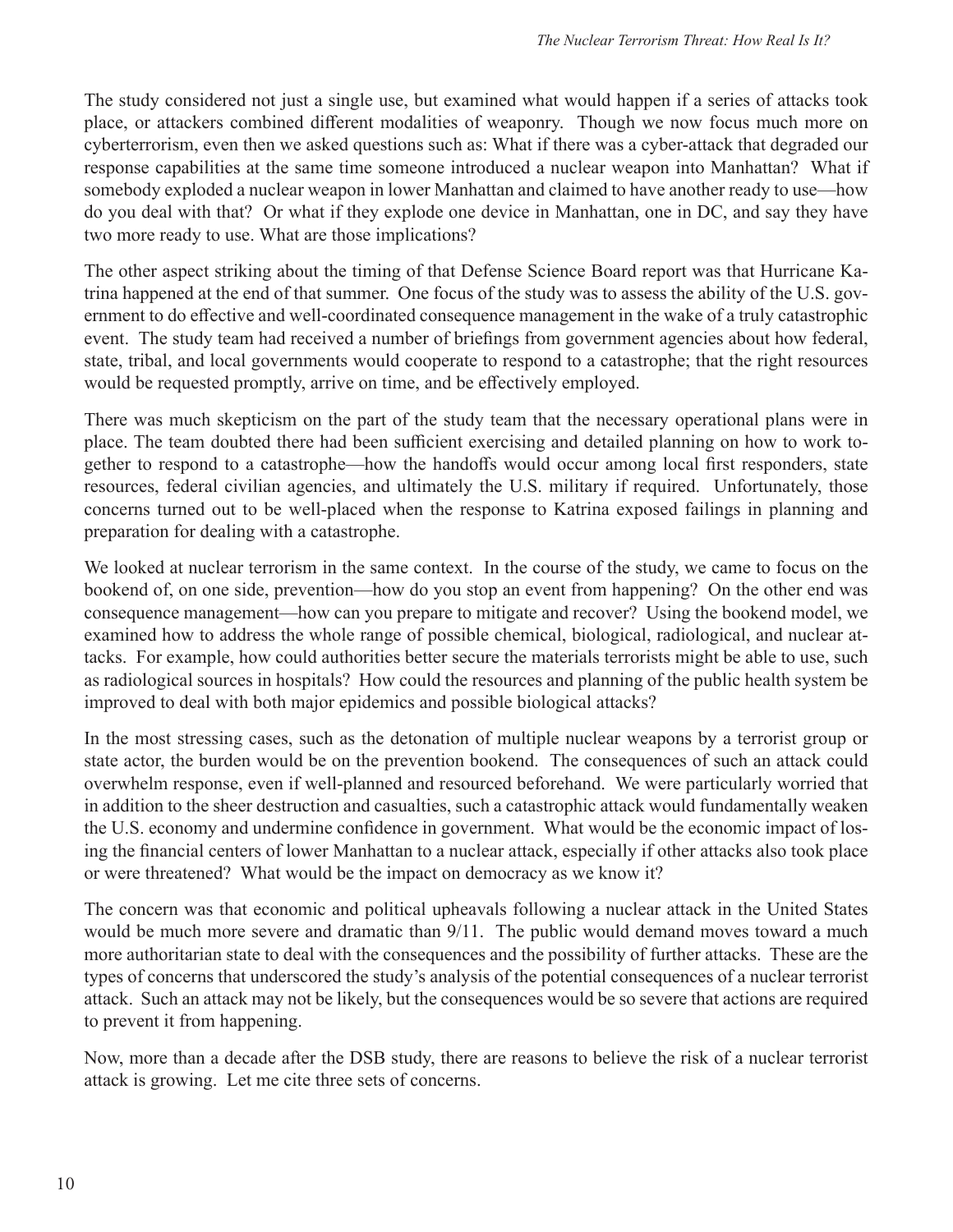**First, time may not be on our side.** As somebody who labored in nonproliferation and arms control for many years, our hopeful assumption was that time was on our side. We thought that all we had to do was keep the number of nuclear weapons states low, keep the WMD states in a set of interlocking arms control agreements to limit capabilities and worrisome actions, and over time we could deal with the fundamental security concerns that lead these states to want to have weapons of mass destruction in the first place. We could constrain their WMD programs until that time and then walk them back.

But it is not clear that time works for us in the world of non-state actors who could conduct terrorism using nuclear or other WMD weaponry. For over ten years in various presentations, I have been citing surveys of nonproliferation experts on the likelihood that a weapon of mass destruction would be used. One of those surveys was conducted in 2005 by Senator Richard Lugar, the former Chairman of the Senate Foreign Relations Committee. According to his survey of leading nonproliferation and national security experts, the risks of a WMD attack against a city or other target were judged to be substantial. The average response of the risk of a nuclear, chemical, or biological attack over ten years was about 30 percent. The average response to the risk of employment of a radiological device was about 40 percent.4

Should we be comforted or not that such attacks have not happened as the survey was done more than ten years ago? One can argue that counterproliferation and counterterrorism actions and programs are working. A more pessimistic assessment would be that we are living on borrowed time. No domestic WMD attack has happened in the last decade, and no WMD attacks have occurred overseas except for chemical weapons use in Syria. But maybe the survey's assessments were correct and greater WMD use is just right around the corner.

**Second, opportunities for states and non-state actors to acquire and use WMD may be increasing.** Technology and information relevant to the development of WMD, including at least crude nuclear weapons, are increasingly available. A few years ago, the Nuclear Threat Initiative (NTI) produced a video called *Last Best Chance*, which starred former Senator Fred Thompson as president of the United States. It depicted a fictional but plausible scenario for how terrorists could construct nuclear devices and introduce them into the United States. The intent of the video was in essence the same as the Defense Science Board's 2005 study: anticipate such terrorist use of a nuclear device, deconstruct the steps terrorists would have to take to do so, and act now to prevent those steps when they are still preventable.

How do you convince policymakers and the public that terrorist acquisition or creation of a nuclear device is plausible? That was one of the NTI's intents in producing *Last Best Chance*. One of the challenges when arguing for the plausibility of terrorist use of nuclear weapons is to make sure we are not providing a how-to guide for would-be terrorists. There is a fine line between providing a roadmap and providing enough warning to persuade federal, state, local, and international governments to take necessary preventive action.

For terrorist acquisition and use of nuclear weapons to succeed, there has to be an intersection of four types of individuals or groups. One group is the radicalized terrorists—the worst people who want bad things to happen. Then there are the technically savvy folks—those that know how to put a weapon together and employ it successfully. Third are the people who have access to weapons themselves or to nuclear explosive material. Finally, there are middlemen and networks that bring all this together. There is substantial evidence that these four groups, from time to time, intersect. In fact, there are signs of the demand and supply sides trying to come together through the middlemen.

<sup>4.</sup> Senator Richard Lugar, *The Lugar Survey on Proliferation Threats and Responses*, June 2005, available at *https://www.gwu. edu/~ccps/LugarSurvey.pdf.*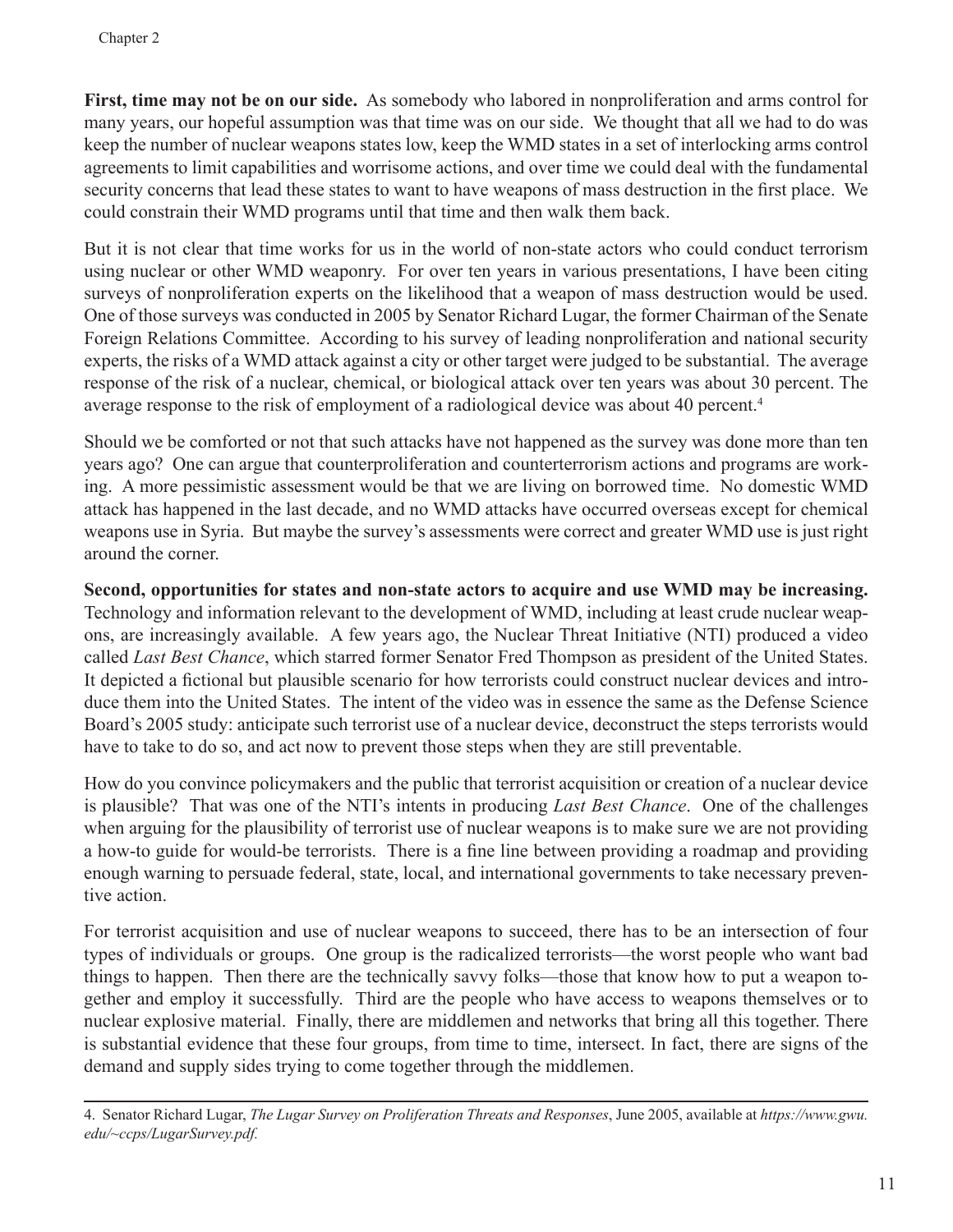One of these indications was an article about ISIS's interest in red mercury. Red mercury is an alleged substance that purports to offer a shortcut for building advanced explosives, including nuclear weapons. As C.J. Chivers of *The New York Times* wrote in his article, "*The Doomsday Scam*:"

To approach the subject of red mercury is to journey into a comic-book universe, a zone where the stubborn facts of science give way to unverifiable claims, fantasy and outright magic, and where villains pursuing the dark promise of a mysterious weapon could be rushing headlong to the end of the world. This is all the more remarkable given the broad agreement among nonproliferation specialists that red mercury, at least as a chemical compound with explosive pop, does not exist.5

But ISIS is out there, using long-established Middle East smuggling networks, seeking red mercury. The more ISIS and others see scientific literature saying red mercury doesn't work, the more they are interested in it—they are sure the refutations are a disinformation campaign to turn them off of looking. The fact that a group like ISIS is out there trying to find red mercury, and reaching out to smugglers in their effort, provides a reason to worry. How long will it be before they stumble on material that is not a hoax, but useful in the construction of a weapon of mass destruction?

**Third, there has been a decline in the urgency and the number of threat reduction programs that were flourishing in the 1990s.** We had the last of the Nuclear Security Summits in March 2016. It happened with little attention outside the nonproliferation community; the Russians didn't even show up.

Former Senator Sam Nunn, the chief executive officer and co-chairman of the NTI, wrote in his foreword to the 2016 NTI Nuclear Security Index that there has been a slowdown in progress toward the goals set in the first Nuclear Security Summit in 2010. The NTI website and the Index's report cited a number of reasons. One is politics, both internationally and within the United States. Policymakers are diverted by other issues and are less concerned about nuclear terrorism. The report also noted the problems of bureaucratic inertia, lack of resources, and cultural issues.6

Nuclear terrorism may not be perceived as a near-term urgency, but the consequences of missing warning signs would be enormous. Prudent steps can be taken to assess the risk, even at a time of limited resources and other pressing priorities. We can assess how well the government is implementing recommendations like those of the Defense Science Board. Which recommendations have been implemented, which are still valid, which ones could still be done?

Another step is to identify the intersection points—like the middlemen alluded to earlier. We have to worry about chemical, biological, and nuclear attacks that differ greatly in likelihood, effects, and the type of expertise required. But if we focus on points of intersection, such as those middlemen and networks, the problem becomes more finite. The smuggling networks are known to each other. You can identify them; you can get inside them; you can disrupt them; you can turn them against each other. And you can learn all manner of useful information in the process.

There are other steps as well: strengthening intelligence, exercising consequence management for a catastrophic event, developing more effective attribution and deterrence policies, and being ever more vigilant

<sup>5.</sup> C.J. Chivers, "The Doomsday Scam," *New York Times Magazine*, November 19, 2015, available at *http://www.nytimes. com/2015/11/22/magazine/the-doomsday-scam.html?\_r=0.*

<sup>6.</sup> Nuclear Threat Initiative, *Nuclear Security Index: Theft and Sabotage, Building a Framework for Assurance, Accountability, and Action,* Third Edition, January 2016, *available at http://www.ntiindex.org/wp-content/uploads/2013/12/NTI\_2016-Index\_ FINAL.pdf*; and Bunn et al, *Preventing Nuclear Terrorism,* for further assessment of progress and gaps in nuclear security.